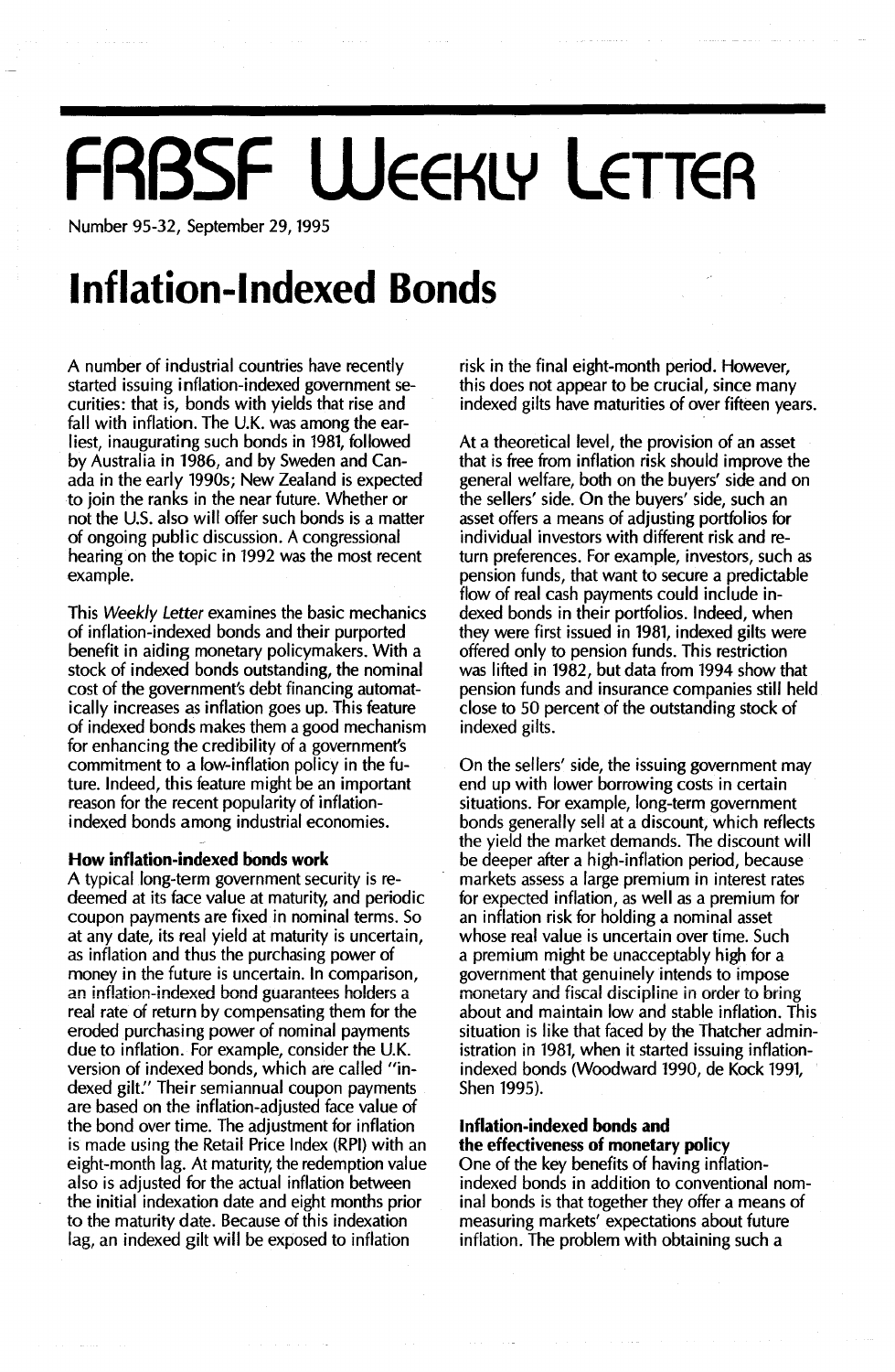# **FRBSF**

measure from the yield on conventional bonds alone is that the yield consists of expected inflation, an inflation risk premium, and the expected real rate—and it is very difficult, if not impossible, to measure one separately from the other. But since the yield on indexed bonds reflects only the expected real interest rate, the problem is solved, theoretically, at least (that is, assuming that inflation risk is small and well-behaved over time): One can simply take the difference between the yields on indexed and nominal bonds with the same maturities, and the result is a measure of inflation expectations. Such a measure of inflation expectations can aid a monetary authority by offering timely, market-based feedback regarding the inflationary consequences of its actions. Presumably, changes in this difference would convey valuable information on changes in expected inflation that could be incorporated in determining short-term monetary policy.

In practice, however, the problem is not so easy to solve. Certain preconditions need to be met for policymakers to use information from indexed bonds in this way. First, the nominal bonds and indexed bonds have to have similar characteristics, such as maturity and coupon rate. Thus it would be preferable to have a variety of indexed bonds that match the characteristics of current U.S. Treasury securities. This would afford a more precise reading of markets' expectations at different horizons (Hetzel 1992).

Second, there has to be sufficient liquidity in the indexed bond market. The usefulness of indexed bonds as an indicator hinges on how correctly changes in their prices reflect changes in the underlying inflation expectations. Therefore, it is imperative that the market have sufficient depth and breadth so that non-fundamental factors will not cause large changes in their yields.

Third, the quality of the price indexes used for inflation indexation must be high; that is, the candidate price index has to reflect changes in the purchasing power of money accurately. It would be especially problematic if the bias in the price index varied over time. For example, there is currently some concern about potential bias in the U.S. Consumer Price Index. A bias arises due to imprecise measurement of improvements in the quality of goods, the introduction of new goods, or substitution on the part of consumers between different goods and retail outlets (Wynne and Sigalla 1993). This could become

an issue concerning indexed bonds, if and when they come into being in the U.S.

**Indexed bonds** as a **commitment mechanism** When a government issues inflation-indexed bonds, it is signaling its intention to control inflation in the future, since the nominal cost of debt financing automatically increases as inflation goes up. For example, with ordinary nominal bonds a government faces a stream of known, fixed, nominal obligations whose real burden can be reduced by future inflation. With indexed bonds, the government faces unknown nominal obligations that will balloon with higher future inflation. This automatic escalation of indexed-debt costs offers a potentially binding mechanism committing the government to noninflationary policies in the future.

This appears to be an important element of the move by the U.K., Australia, Sweden, and Canada to begin issuing inflation-indexed bonds. At least two out of the following three characteristics applied to those countries when they started issuing indexed bonds: (1) a recent history of a high inflation and large government deficits, (2) a relatively new and fiscally conservative government that supported lowering inflation, (3) a central bank with relatively less institutional independence.

Under such circumstances, issuance of inflationindexed bonds was perhaps a practical way to signal the governments' commitment to low inflation in the future. For example, a much more difficult way to send the signal would have been to make the central bank more independent. According to studies such as Cukierman, Webb, and Neyapti (1992), in industrialized countries there is a negative correlation between the degree of a central bank's institutional independence and a country's inflation rate. But changing the institutional structure of a country's central bank would involve a major legislative effort. Clearly, providing indexed bonds as an incentive to keep inflation under control would be much easier to accomplish.

The experiences of the U.K. and Canada seem to support this view. In the U.K., the Conservative party won the election in 1979, following a decade marked by both high inflation and substantial government budget deficits. The Thatcher administration implemented policies aimed at cutting government spending and debt and controlling inflation, which were the subject of ran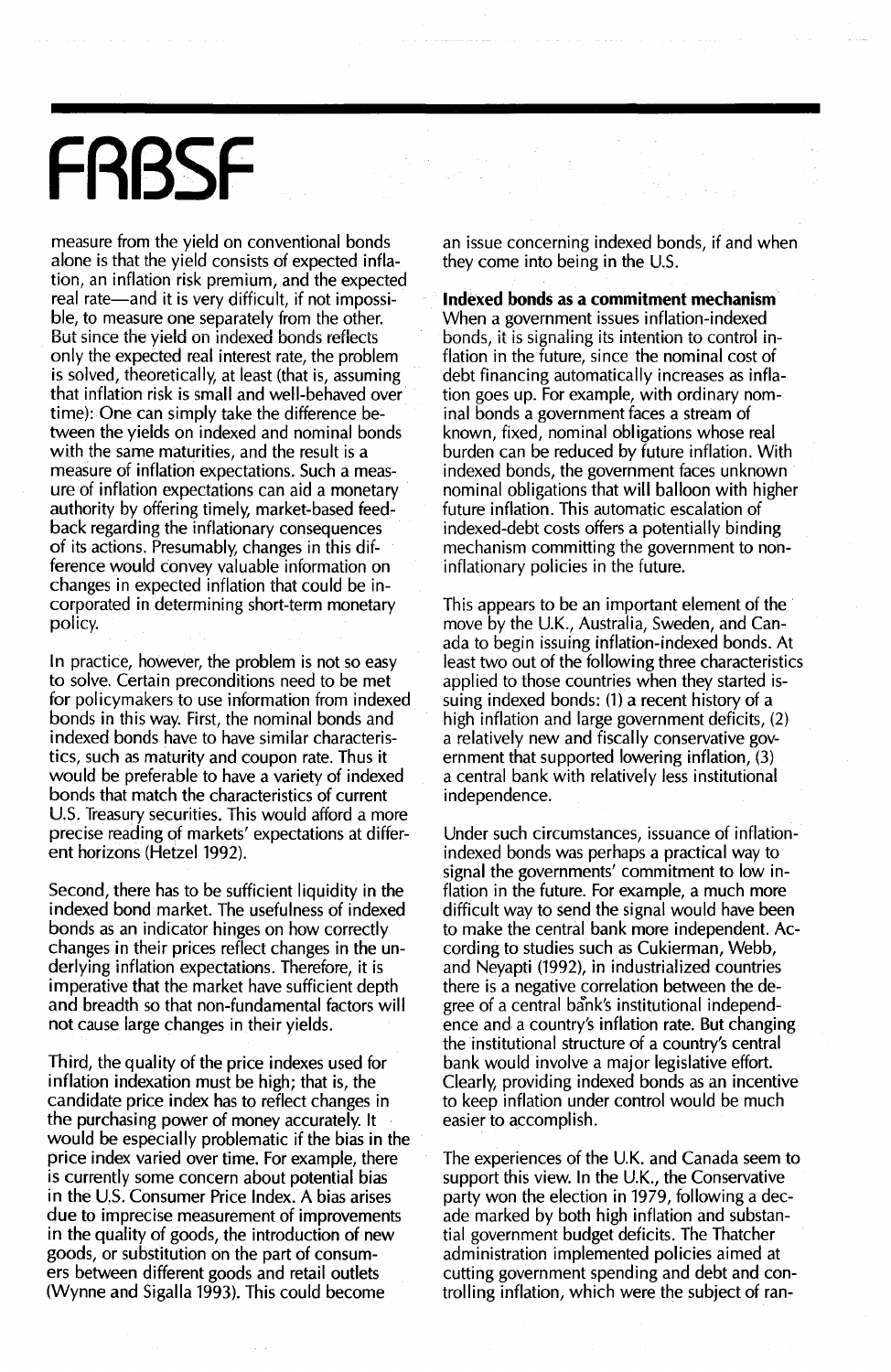corous disagreement, even within the ruling party. Hence, negotiating a drastic change in the traditional relationship between the government and the Bank of England might have been out of the question. Indexed bonds may have offered a more practical solution.

Canada is another interesting case. Though its economy was stable throughout the 1980s, there was a strong effort to establish price stability as the official, single goal of monetary policy. A legislative initiative to do so was pushed forward by the Conservative administration, though it eventually failed in Parliament in the fall of 1991. The first issuance of indexed bonds immediately followed at the end of 1991.

#### **Conclusion**

The provision of inflation-indexed government bonds appears to be a useful innovation. First, it would provide an indicator of the markets' assessment of the monetary authority's commitment to low inflation when indexed and nominal bonds with matching characteristics coexist, and this could be valuable in aiding short-run monetary policy deliberations. Second, it could play an important role in signaling governments' commitment to policies of low inflation in the future. The existence of indexed bonds adds to the credibility of the commitment, since the government's cost of debt financing automatically escalates in tandem with inflation.

> **Chan Huh Economist**

#### References

Cukierman, A., S. B. Webb, and B. Neyapti. 1992. "Measuring the Independence of Central Banks and Its Effect on Policy Outcomes:' The World Bank Economic Review (September) pp. 358-398.

de Kock, G. 1991. "Expected Inflation and Real Interest Rates Based on Index-Linked Bond Prices: The U.K. Experience:' Federal Reserve Bank of New York Quarterly Review (Fall) pp. 47-60.

Hetzel, R. 1992. "Indexed Bonds as an Aid to Monetary Policy." Federal Reserve Bank of Richmond Economic Review (January/February) pp. 13-23.

Shen, P. 1995. "Benefits and Limitations of Inflation Indexed Treasury Bonds:' Federal Reserve Bank of Kansas City Economic Review (Third Quarter) pp. 41-56.

Woodward, G. T. 1990. "The Real Thing: A Dynamic Profile of the Term Structure of Real Interest Rates in the United Kingdom, 1982-1989:' Journal of Business, 63, pp. 373-398.

Wynne, M. and F. Sigalla. 1993. "A Survey of Measurement Biases in Price Indexes:' Federal Reserve Bank of Dallas Research Paper No. 9340.

Opinions expressed in this newsletter do not necessarily reflect the views of the management of the Federal Reserve Bank of San Francisco, or of the Board of Governors of the Federal Reserve System. Editorial comments may be addressed to the editor or to the author. Free copies of Federal Reserve publications can be obtained from the Public Information Department, Federal Reserve Bank of San Francisco, P.O. Box 7702, San Francisco 94120. Phone (415) 974-2246, Fax (415) 974-3341. *Weekly Letter* texts and other FRBSF publications and data are available on FedWest Online, a public bulletin board service reached by setting your modem to dial (415) 896-0272.